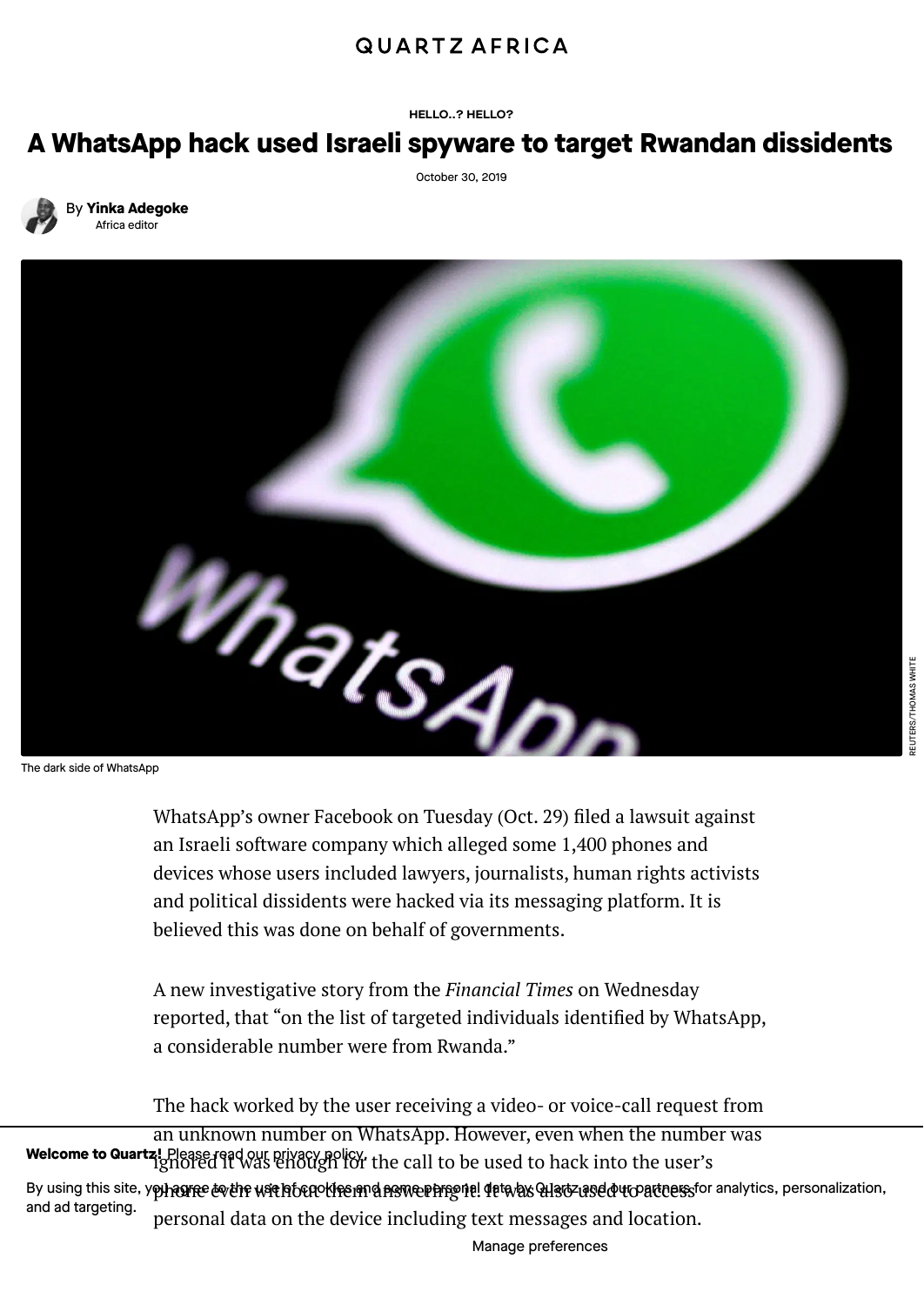The FT said it interviewed six Rwandan dissidents who said they had received these dropped calls and includes several interviews in its [report.](https://www.ft.com/content/d9127eae-f99d-11e9-98fd-4d6c20050229)

The Facebook lawsuit is against Israeli spyware developer NSO Group which developed a powerful spyware tool called Pegasus. The spyware is said to be especially effective in its ability to monitor a user's voice calls, [messaging,](https://faq.whatsapp.com/help/video-calling-cyber-attack) location and general phone use. WhatsApp said it worked closely with Citizen Lab, a research group afliated with the University of Toronto focusing on cyber security, to investigate the attacks and link them to NSO.

The breach was first revealed by the *[Financial](https://www.ft.com/content/4da1117e-756c-11e9-be7d-6d846537acab) Times* (paywall) in May, which also linked it to the NSO. WhatsApp [alerted](https://qz.com/1618815/how-to-update-whatsapp-to-avoid-its-security-breach/) users to the suspicious video calls that month, and updated the app to fix the breach, but did not identify the Israeli company as behind the attack at the time. Lawyers say the lawsuit is unusual, because the litigation could expose information about how WhatsApp's encryption works.

WhatsApp is easily the most popular [messaging](https://qz.com/africa/1206935/whatsapp-is-the-most-popular-messaging-app-in-africa/) app across Africa and for many Africans is way more useful and effective than its Facebook parent because of its low data bandwidth usage. But over the years it has moved from being a simple messaging app to be an important tool for organizing everything from weddings and parties to student protests and political uprising across the continent.

The news that it could be so effectively hacked and allegedly by an African government will give pause to some civil society activists who were prominent among those targeted, according to the FT's story. The Rwandan government had not responded to the report, ahead of this story.

The [Facebook](https://scontent.whatsapp.net/v/t61/71401326_433512174021632_8968884873265386273_n.pdf/WhatsAppNDCAL102019.pdf?_nc_oc=AQm9pXuqVZMwBYg43Xsd9sb3jA6VS25oRd0S2aZIAEBKBbk5U6m7OaLNA3CYcGTwmWs&_nc_ht=scontent.whatsapp.net&oh=ece3df69c75005985e8fc27c2fab8ab6&oe=5DBBF747) filing in a San Francisco US federal court on Tuesday (Oct. 29), alleged the Israeli spyware firm, which works with governments around the world, created WhatsApp accounts using numbers registered in countries like Israel and Brazil and used them to video-call target users between April and May this year, infecting their devices with the malware known as Pegasus. Facebook says the fact the the firm agreed to WhatsApp terms and conditions to set up the accounts gave the US court standing to hear the case.

Welcome to Quartz! Please read our [privacy](https://qz.com/about/privacy-policy/) policy.

By using this site, y**&aagleedkthands£otizentiealand idmepedenntifyrany Quarthertaogepadhusens,abuty**tics, personalization, two Moroccan activists, Maati Monjib, an academic and Abdessadak El and ad targeting.